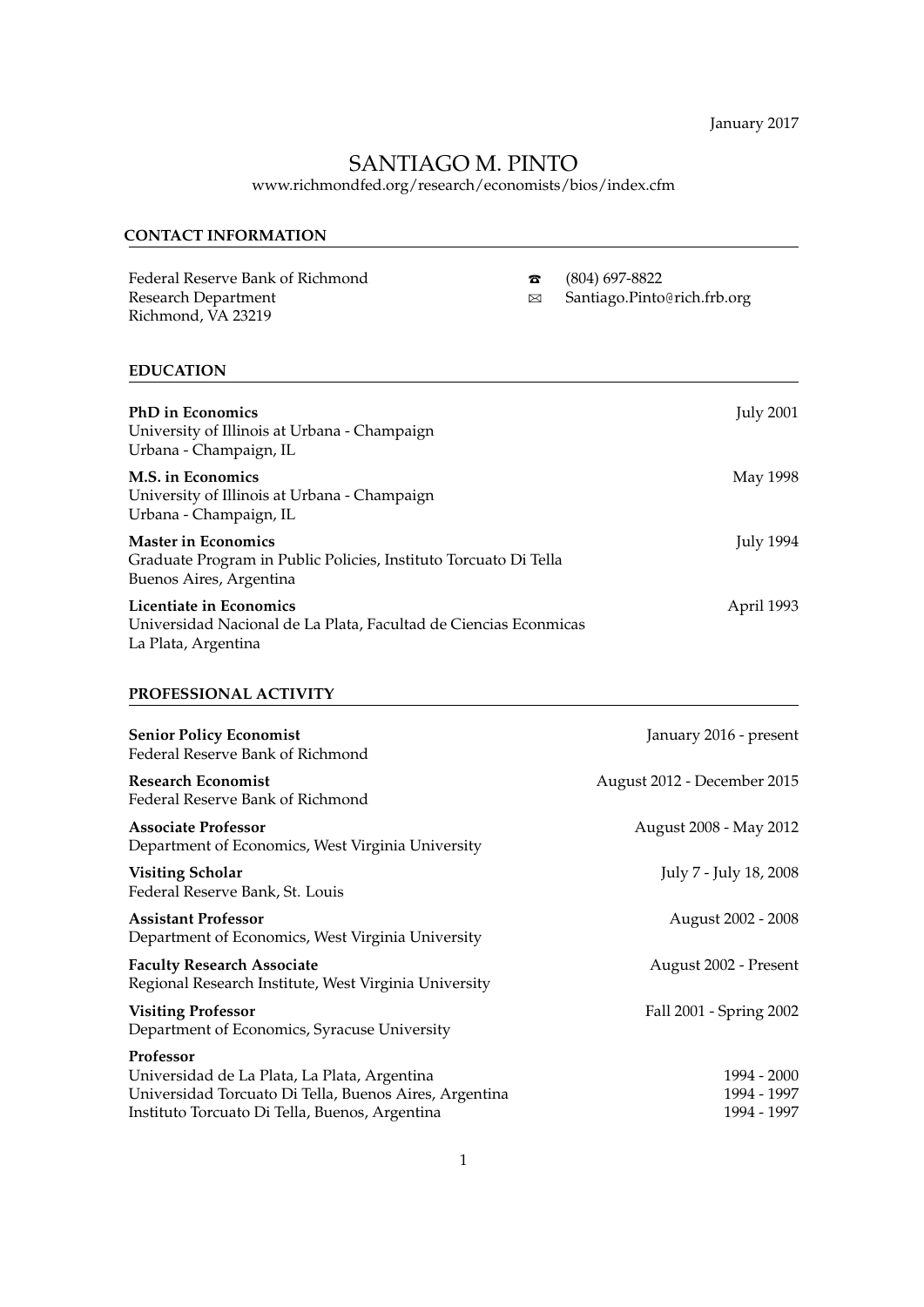#### **BOOKS AND BOOK CHAPTERS**

"Regional Policy and Fiscal Competition". In: *Regional Research Frontiers – Vol. I*. Randall Jackson and Peter Schaeffer, Editors. Springer, 2017.

*Politics and Foreign Direct Investment* (with Nathan Jensen, Glenn Biglaiser, Quan Li, Edmund Malesky, and Pablo Pinto). Ann Arbor: University of Michigan Press, 2012.

"Argentina's Privatization: Effects on Income Distribution" (with H. M. Ennis). In: *Reality Check: The Distributional Impact of Privatization in Developing Countries*. John Nellis and Nancy Birdsall, Editors. Center for Global Development. The Brookings Institution, 2005.

#### **PUBLISHED ARTICLES**

"Unauthorized Immigration and Fiscal Competition" (with Subhayu Bandyopadhyay). European Economic Review. Forthcoming.

"Social Interactions and the Effectiveness of Regional Policies". The Review of Regional Studies, Vol 46, Issue 2, 117–126.

"Urban Crime and Labor Mobility" (with Subhayu Bandyopadhyay and Christopher H. Wheeler). Journal of Public Economic Theory, Vol 13, Issue 3 (June 2011), 443-462.

"Crime in a Multi-Jurisdictional Model with Private and Public Prevention" (with Kangoh Lee). Journal of Regional Science, Vol. 49, No 5 (2009), 977-996.

"The Politics of Investment: Partisanship and the Sectoral Allocation of Foreign Direct Investment" (with Pablo M. Pinto). Economics & Politics, Vol. 20, No. 2 (June 2008), 216-254.

"Tax Competition in the Presence of Inter-jurisdictional Externalities: The Case of Crime Prevention." Journal of Regional Science, 47 (5) (2007), 897-913.

"Corporate Profit Tax, Capital Mobility, and Formula Apportionment." Journal of Urban Economics, 62 (1) (2007), 76-102.

"Equality of Opportunity and Optimal In-Kind and In-Cash Policies" (with Leonardo Gasparini). Journal of Public Economics, 90 (3) (2006), 143-169.

"Assistance to Poor Households When Income is not Observed: Targeted In-kind and In-cash Transfers." Journal of Urban Economics, 53 (3) (2004) 536-553.

"Residential Choice, Mobility, and the Labor Market." Journal of Urban Economics, 51 (3) (2002) 469-496.

## **OTHER PUBLISHED ARTICLES**

"Text Analytics: Using Survey Comments for Sentiment Analysis," Regional Matters, December 5, 2016. [goo.gl/DHxwm0]

"Monitoring Economic Activity in Real Time Using Diffusion Indices: Evidence from the Fifth District" (with Sonya Waddell and Pierre-Daniel Sarte). Economic Quarterly, Issue 4Q, pp. 275– 301, 2015.

"Learning About Consumer Uncertainty from Qualitative Surveys: As Uncertain As Ever" (with Pierre-Daniel G. Sarte and Robert Sharp). Working Paper 2015–9, Federal Reserve Bank of Richmond, 2015.

"Illegal Immigration and Fiscal Competition" (with Subhayu Bandyopadhyay). Working Papers 2014–30, Federal Reserve Bank of St. Louis, 2015.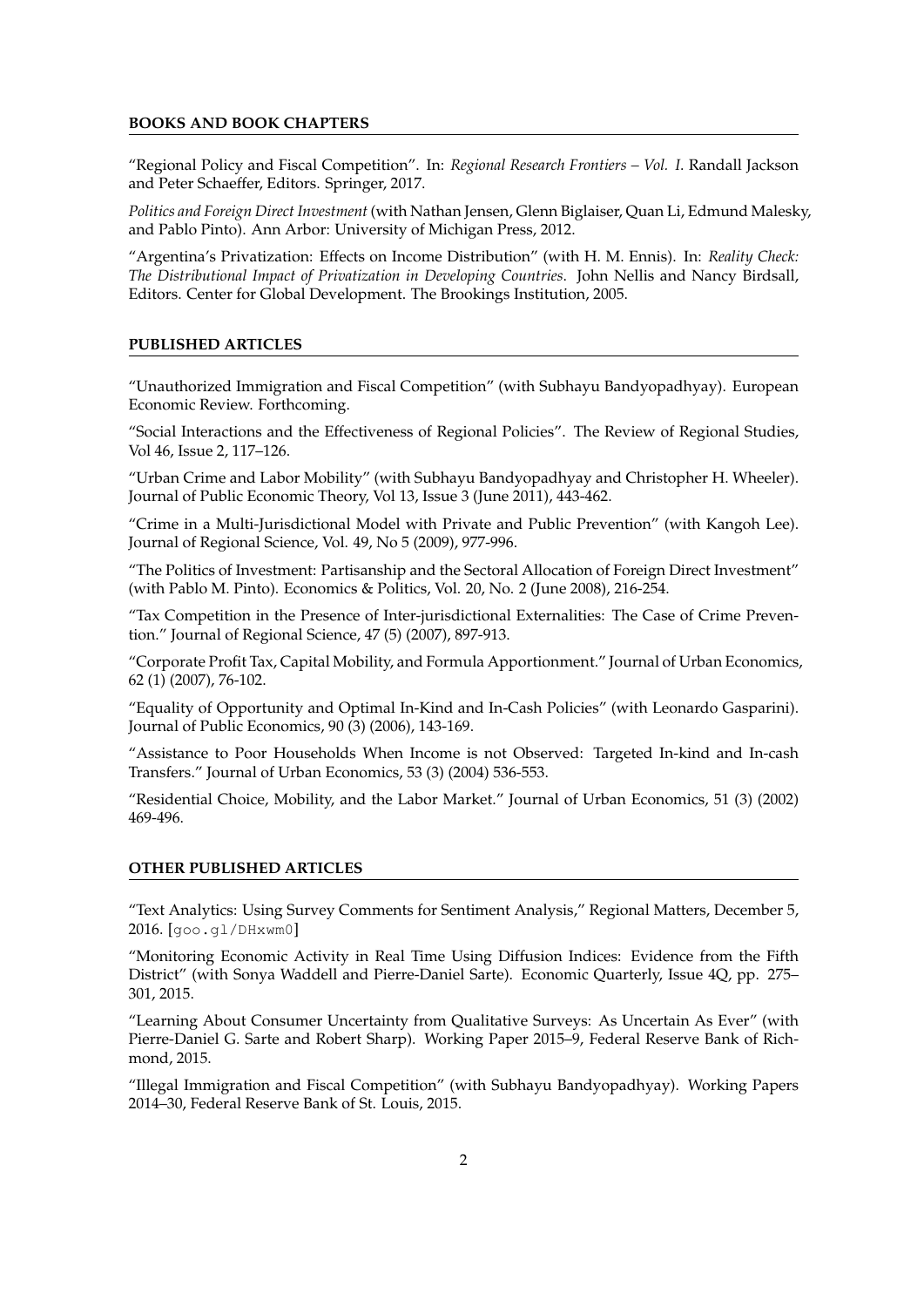"States' Efforts To Curtail Unauthorized Immigration Draw More Attention" (with Subhayu Bandyopadhyay and Jonathan Munemo). The Regional Economist, Federal Reserve Bank of St. Louis, July issue, 2015.

"Show and TEL: Are Tax and Expenditure Limitations Effective?" (with Joseph Mengedoth). Econ-Focus 2Q, 36–39, Federal Reserve Bank of Richmond, 2015.

"Why Does the Fed Study Regional Economics?" (with Ann Macheras, Jessica L. Romero, and Pierre-Daniel G.). Richmond Fed Economic Brief, Federal Reserve Bank of Richmond, January issue, 1–6, 2015.

"State Corporate Income Tax and Multistate Corporations," EconFocus 2Q, 44–47, Federal Reserve Bank of Richmond, 2013.

"Urban Crime: Deterrence and Local Economic Conditions," EconFocus 4Q, 44–47, Federal Reserve Bank of Richmond, 2013.

"Bank Branching Deregulation: A Spatial Competition Model" (with Jorge Guillen). Anales de Estudios Económicos y Empresariales, XVII (2007), 87-108.

"Choosing a Place to Live and a Workplace" (with H. M. Ennis, and A. Porto). Económica, La Plata, Año LII, N 1-2, 15-50, 2006.

"Medidas de Eficiencia Relativa en el Sector Público Local: Un Resumen Crítico de la Literatura y una Aplicación al Sector Educativo" (with Leonardo Gasparini). Cuadernos de Economía, N° 39, Ministerio de Economía de la Provincia de Buenos Aires, 1999.

"Contrataciones del Estado en la Provincia de Buenos Aires" (with Walter Cont, Marcelo Garriga, Santiago Urbiztondo and José Wynne). Anales de 28° Jornadas de Finanzas Públicas. Córdoba, 1995.

"Especificación de Preferencias Sociales Implícitas: Sistema de Impuestos Indirectos en Argentina, 1986-1987." DTE 198 (DTP 58 Documento de Posgrado), Instituto Torcuato Di Tella. November, 1995.

# **OTHER WORK (COMPLETED AND IN PROGRESS)**

(In alphabetical order)

"Assistance to Poor Households When Income Is Not Observed."

"Corporate Profit Tax, Formula Apportionment and Multinational Firms" (with Nabamita Dutta).

"Counting on Financial Development for Urbanization" (with Sanjukta Roy).

"Fiscal Policy in Good Times and Bad Times: Endogenous time horizons and pro-cyclical spending" (with Martin Ardanaz, and Pablo M. Pinto).

"Government Turnover, Investment, and Capital Adjustment Costs" (with Shigeo Hirano, and Pablo M. Pinto).

"The Urban Transport System Choice in a Duocentric City Model."

"Partisanship, Sectoral Allocation of Foreign Direct Investment, and Imperfect Capital Mobility" (with Pablo M. Pinto).

"Political Control, Corruption and Discretion" (with Yousam Choi).

"Property Crime and Secondary Markets: The Relationship Between Durable Goods and Crime" (with Hernaán Botero Degiovanni).

"Regulating Foreign Investment: A Study of the Properties of Bilateral and Multilateral Investment Regimes" (with Pablo M. Pinto and Nicolás Stier-Moses).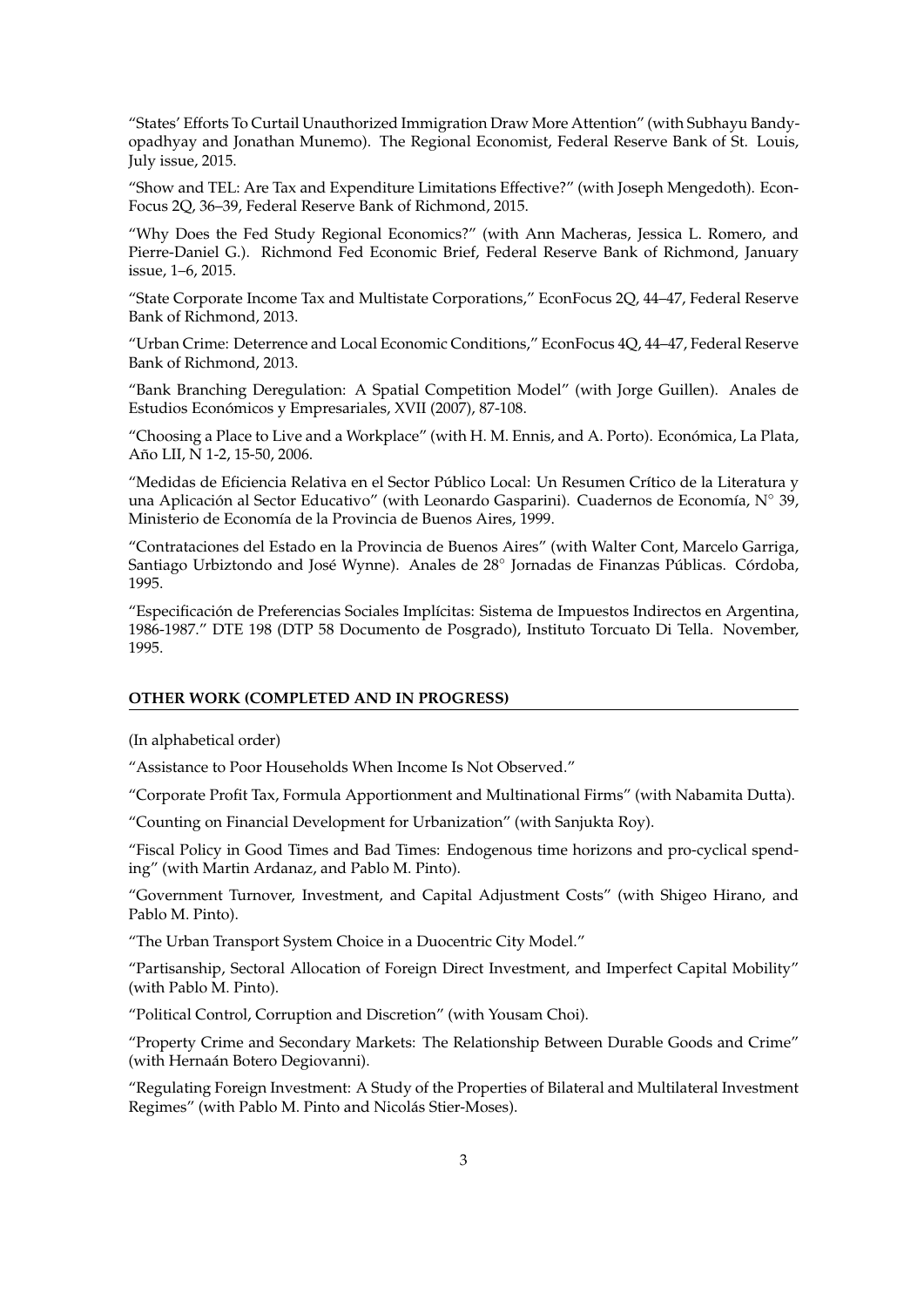"The Politics of Investment: Partisan Governments, Wages and Employment" (with Pablo M. Pinto).

"Who Benefits from the Public Provision of Education?"

#### **GRANTS AWARDED**

Senate Research Grant, University Senate Committee on Research, Research Grants, and Publications, WVU. Summer 2012.

Senate Research Grant, University Senate Committee on Research, Research Grants, and Publications, WVU. Summer 2009.

Summer Research Grant Award, College Research Library Committee, College of Business and Economics, WVU. Summer 2008.

Grant from the Korean Institute for Industrial Economics and Trade, Ministry of Commerce and Resources, South Korea. Grant title: "A Microsimulation Approach to Evaluate Regional Economic Policies." Principal Investigators: Hyungna Oh, Santiago M. Pinto. Amount awarded: \$50,000. The grant finances two Research Assistants. 2006-2007.

Grant from the Center for International Business Education and Research (CIBER) for the research proposal: "The Politics of Investment: Partisanship and the Activity of Multinational Corporations" (with Pablo M. Pinto). April 2005.

Summer Research Grant Award, College Research and Library Committee, College of Business and Economics, WVU. Summer 2004. Regional Research Institute (RRI) Seed Grant, WVU. On the basis of three external referees, the proposal was selected for funding. Accordingly, the RRI funds a graduate student research assistant during autumn and spring semester, and additionally provides funds for conference travel funds. Fall 2003 - Spring 2004

Faculty Development Grant. West Virginia University Foundation. 2003.

Grant from the Inter-American Development Bank (IADB). Project title: "The Effect of Privatization and Deregulation on Income Distribution and Poverty in Latin America." Spring 2001-Fall 2002.

Tinker Award, University of Illinois at Urbana - Champaign. 1999 Summer Field Research Grants.

#### **CONFERENCES**

System Applied Microeconomics Conference Cleveland, OH, 2016. Discussant. Dallas, TX, 2015. Discussant.

System Committee on Regional Analysis Annual Conference Charlotte, NC, 2016. Discussant. Chicago, IL, 2015. Presenter. San Antonio, TX, 2014. Presenter, discussant. San Francisco, CA, 2013. Presenter, discussant. Philadelphia, PA, 2012. Discussant.

63rd Annual North American Meetings of the Regional Science Association International. Minneapolis, MN. November 9–12, 2016. Presenter and discussant.

55rd Annual Southern Regional Science Association Meeting. Washington, DC. March 31–April 2, 2016. Presenter, discussant, session chair.

62nd Annual North American Meetings of the Regional Science Association International. Portland, OR. November 11–14, 2015. Presenter and discussant.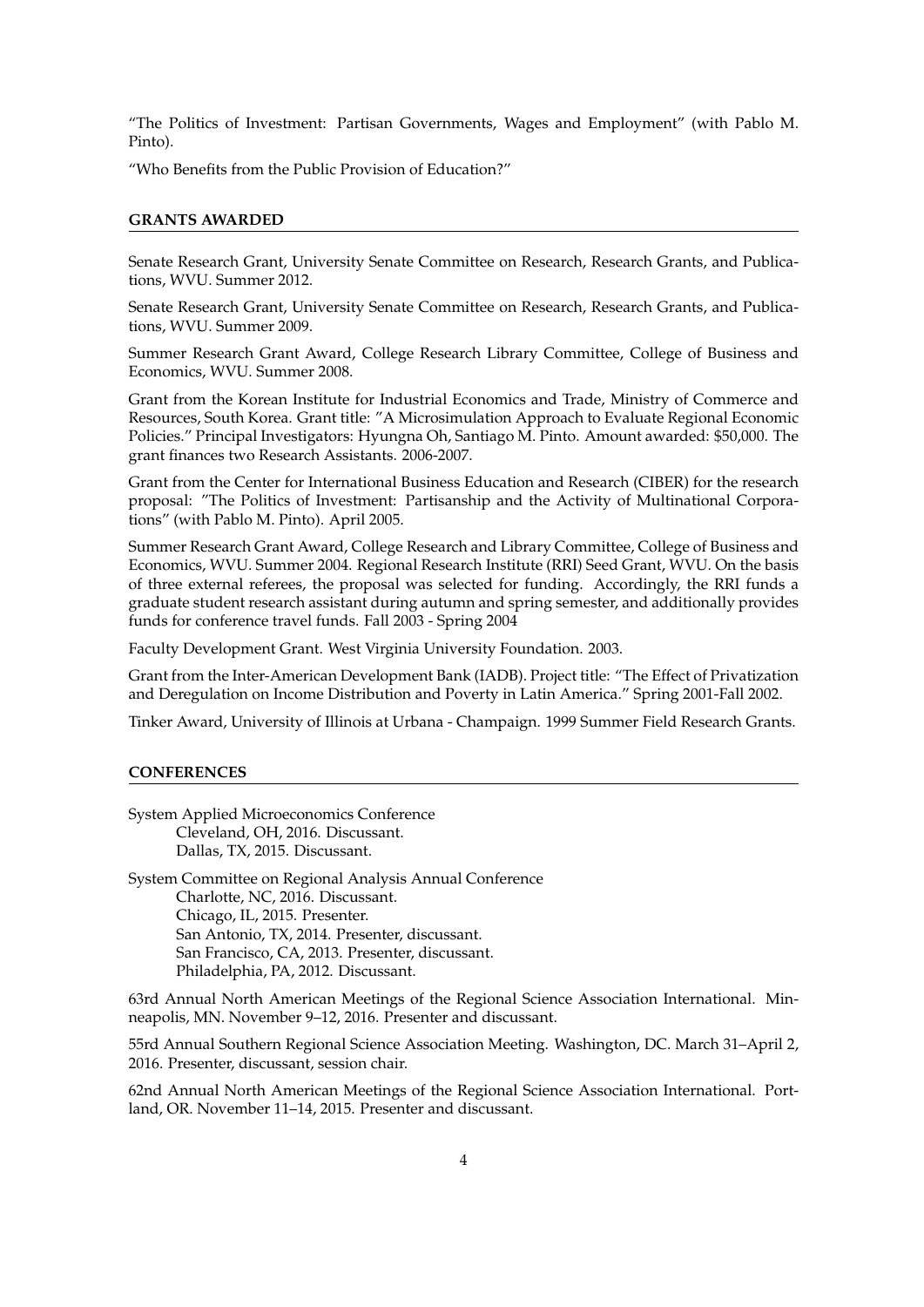54rd Annual Southern Regional Science Association Meeting. Mobile, AL. March 26–28, 2015. Program chair, presenter, discussant, session chair.

61st Annual North American Meetings of the Regional Science Association International. Washington, DC. November 12–15, 2014. Presenter and discussant.

53rd Annual Southern Regional Science Association Meeting. San Antonio, TX. April 4–6, 2014. Presenter, discussant.

60th Annual North American Meetings of the Regional Science Association International. Atlanta. November 13–16, 2013. Presenter, discussant.

2nd Annual Meeting of the Global Interdependent Center, Global Society of Fellows. University of Richmond, Richmond, VA. April 9, 2013. Discussant

52nd Annual Southern Regional Science Association Meeting. Washington, DC. April 4–6, 2013. Presenter, discussant.

59th Annual North American Meetings of the Regional Science Association International. Ottawa, Canada. November 7–10, 2012. Presenter, discussant.

51st Annual Southern Regional Science Association Meeting. Charlotte, NC. March 21-25, 2012. Presenter, discussant.

Supervision of State Owned Enterprises in Latin America and the Caribbean. Regional workshop sponsored by the World Bank. Punta del Este, Uruguay. December 15-16, 2011. Presenter and moderator.

58th Annual North American Meetings of the Regional Science Association International, Second Conference of the Regional Science Association of the Americas. Miami, FL. November 9–12, 2011. Presenter, discussant, session chair.

107th Annual Meeting and Exhibition, American Political Science Association, Boston, MA. September 1–4, 2011. Presenter.

50th Annual Southern Regional Science Association Meeting. New Orleans, LA. March 23–27, 2011. Presenter, discussant.

49th Annual Southern Regional Science Association Meeting. Washington, DC. March 25–27, 2010. Presenter, discussant, session chair.

48th Annual Southern Regional Science Association Meeting. Washington, DC. April 1–4, 2009. Presenter, discussant, session chair.

55th Annual North American Meetings of the Regional Science Association International. Brooklyn, NY. November 19–22, 2008. Presenter and discussant.

104th Annual Meeting and Exhibition, American Political Science Association. Boston, MA. August 28–31, 2008. Presenter.

47th Annual Southern Regional Science Association Meeting. Washington, DC. March 26–29, 2008. Presenter and discussant.

Seminario "Desarrollo Financiero y Economías Regionales". Sponsored by Subgerencia General de Investigaciones Económicas del Banco Central de la República Argentina, March 13-14, 2008. Presenter, session chair.

52nd Annual North American Meetings of the Regional Science Association International. Savannah, GA. November 7–11, 2008. Presenter and discussant.

46th Annual Southern Regional Science Association Meeting. March 29–31, 2007. Presenter and discussant.

101st Annual Meeting and Exhibition, American Political Science Association. Washington, DC,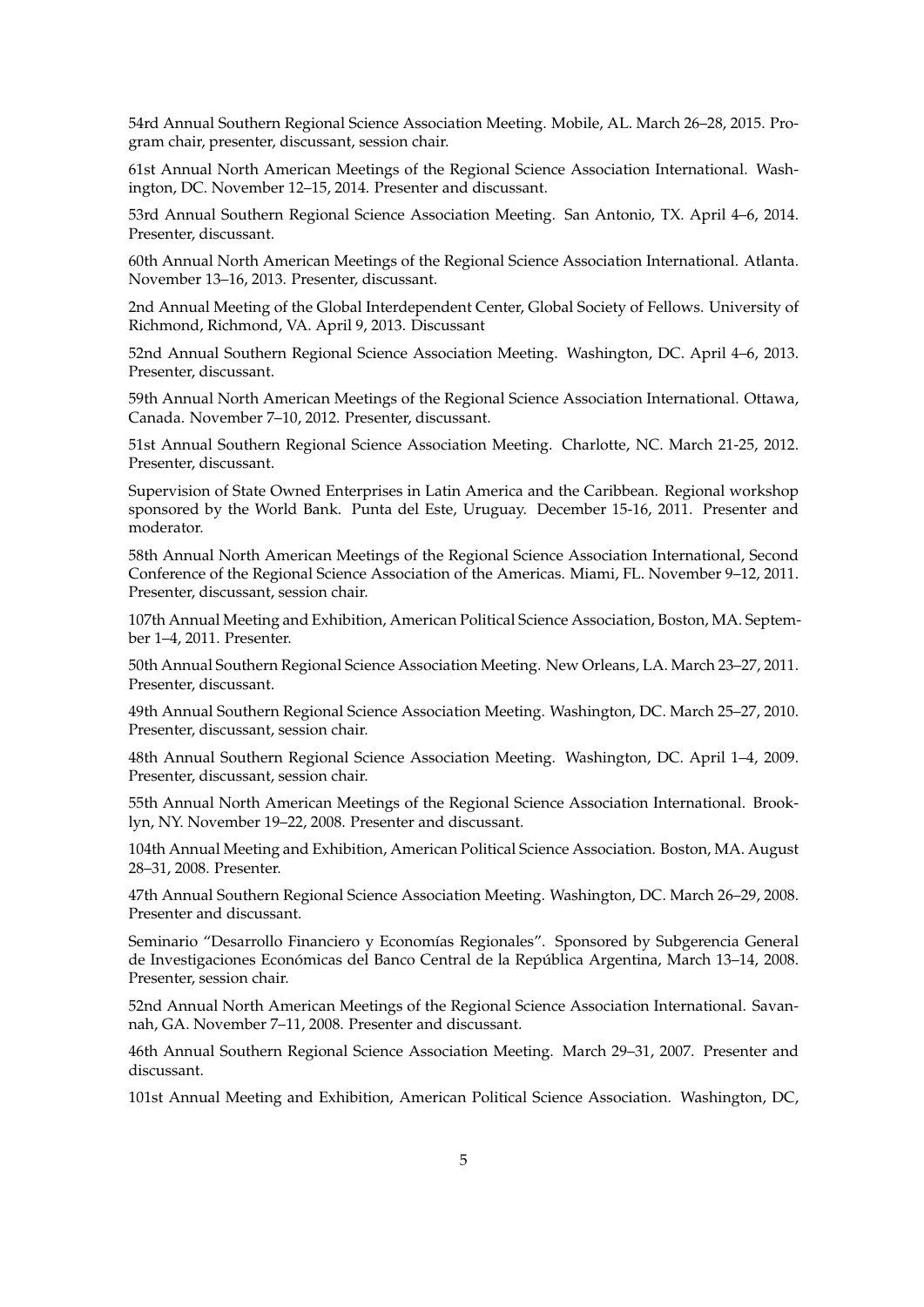September, 2005.

51st Annual North American Meetings of the Regional Science Association International. Seattle, WA. November 11–13, 2005. Presenter and discussant.

43rd Annual Southern Regional Science Association Meeting. New Orleans, LA. March 11–13, 2004. Presenter, discussant.

50th Annual North American Meetings of the Regional Science Association International. Philadelphia, PA. November 20–22, 2003. Presenter and discussant.

IV Meetings of the LACEA / IADB / WB Research Network on Inequality and Poverty, National Chapter, Argentina, July 26–27, 2003. Presenter.

Conference on the Distributional Consequences of Privatization, Center for Global Development, February 24–25, 2003. Washington, DC. Presenter and discussant.

IV Meetings of the LACEA/IADB/ WB Research Network on Inequality and Poverty, October 17, 2001. Montevideo, Uruguay. Presenter and discussant.

Illinois Economic Association, 30th Annual Meeting. October 20–21, 2000. Presenter.

28 Jornadas de Finanzas Públicas, Córdoba, 1995. Presenter and discussant.

## **TEACHING EXPERIENCE**

#### **WEST VIRGINIA UNIVERSITY**

| <b>Undergraduate Courses</b>                              |                         |
|-----------------------------------------------------------|-------------------------|
| ECON 201, Principles of Microeconomics                    | Fall 2003 - Spring 2004 |
| ECON 202, Principles of Macroeconomics                    | Fall 2002               |
| ECON 301, Intermediate Microeconomics                     | Fall 2010 - Present     |
| <b>Graduate Courses</b>                                   |                         |
| ECON 701, Advanced Microeconomic Theory I                 | Spring 2010             |
| ECON 711, Advanced Microeconomic Theory II                | Spring 2003 - Present   |
| <b>ECON 721, Mathematical Economics</b>                   | Fall 2003 - 2008        |
| ECON 761, Advanced Regional Economics                     | Fall 2005               |
| ECON 762, Advanced Urban Economics                        | Fall 2004 - 2008, 2011  |
| ECON 723, Dynamic Methods of Economics                    | Spring 2004 - Present   |
| Workshop: Topics in Public Finance                        | Summer 2007             |
| <b>SYRACUSE UNIVERSITY</b>                                |                         |
| <b>Undergraduate Courses</b>                              |                         |
| ECN 101, Principles of Microeconomics                     | Fall 2001               |
| ECN 435, State and Local Public Finance                   | Fall 2001               |
| ECN 301, Intermediate Microeconomics                      | Spring 2002             |
| ECN 431, Public Economics                                 | Spring 2002             |
| UNIVERSITY OF ILLINOIS, URBANA - CHAMPAIGN                |                         |
| <b>Undergraduate Courses</b>                              |                         |
| Teaching Assistant ECON 103, Macroeconomics               | Fall 1998               |
| Teaching Assistant ECON 172, Introduction to Statistics   | Fall 1999               |
| <b>Graduate Courses</b>                                   |                         |
| Teaching Assistant ECON 402, Microeconomics II            | Spring 1998 - 2000      |
| UNIVERSITY OF LA PLATA, La Plata, Buenos Aires, Argentina |                         |

**Undergraduate Courses**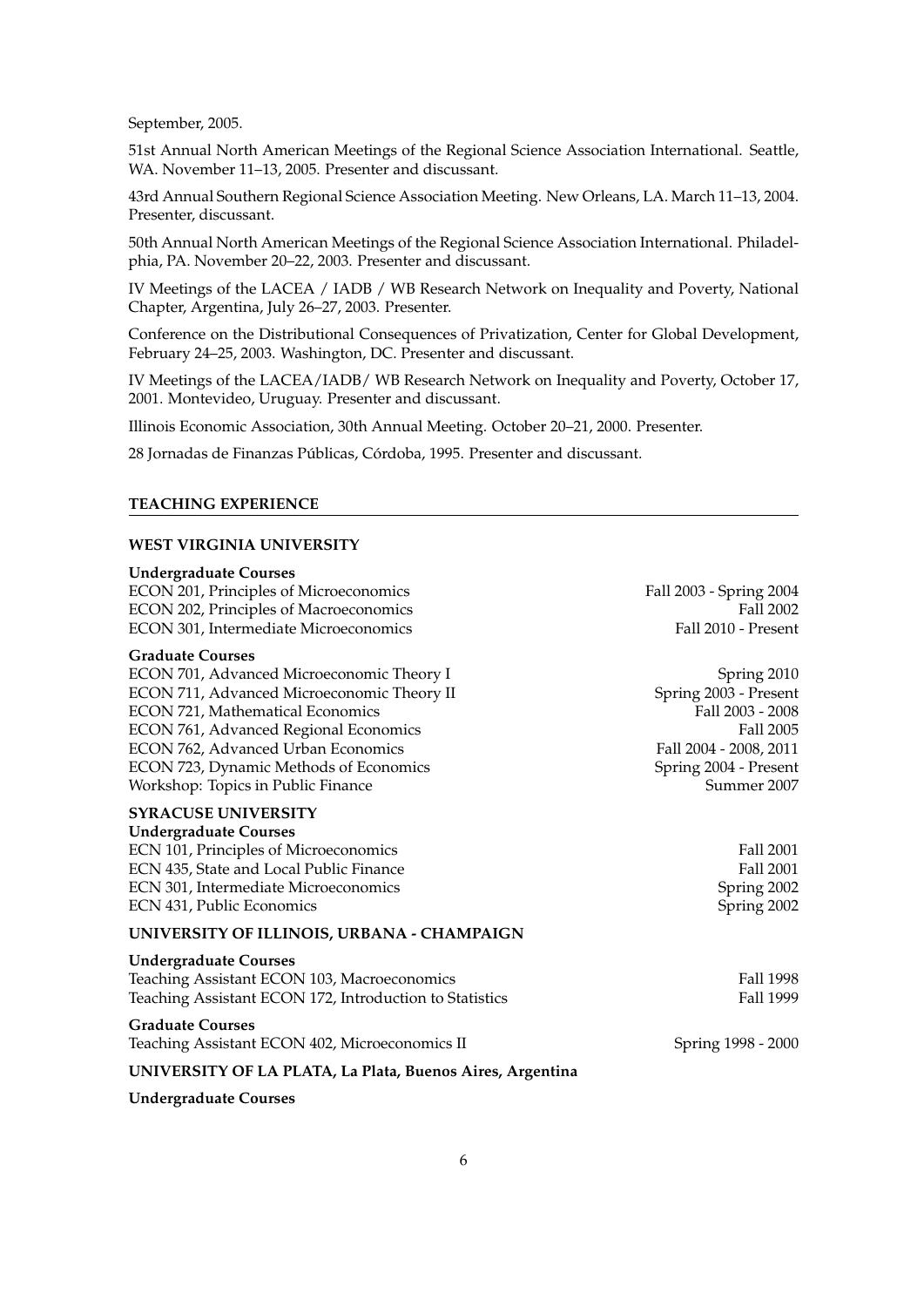| Teaching Assistant in Public Finance II, Argentina                                                                                        | Mar 1994 - Aug 2000 |
|-------------------------------------------------------------------------------------------------------------------------------------------|---------------------|
| Teaching Assistant in Econometrics II, Dynamic Econometrics                                                                               | Mar 1994 - Aug 2000 |
| Teaching Assistant in Econometrics I                                                                                                      | Mar 1994 - Aug 2000 |
| <b>Graduate Courses</b>                                                                                                                   |                     |
| Professor, Advanced Microeconomic Theory, Master in Economics                                                                             | Mar 1994 - Aug 2000 |
| Teaching Assistant, Statistics, Master in Provincial and Municipal Finance<br>Teaching Assistant, Fiscal Federalism, Master in Provincial | Mar 1994 - Aug 2000 |
| and Municipal Finance                                                                                                                     | Mar 1994 - Aug 2000 |
| <b>INSTITUTO TORCUATO DI TELLA, Buenos Aires, Argentina</b>                                                                               |                     |
| <b>Graduate Courses</b>                                                                                                                   |                     |
| Teaching Assistant, Macroeconomics, Graduate Program in Public Policies                                                                   | Mar 1994 - Aug 1997 |
| Teaching Assistant, Macroeconomics II, Graduate Program in Public Policies Mar 1994 - Aug 1997                                            |                     |
| Teaching Assistant, Labor Economics, Graduate Program in Public Policies                                                                  | Mar 1994 - Aug 1997 |
| UNIVERSITY TORCUATO DI TELLA, Buenos Aires, Argentina                                                                                     |                     |
| <b>Undergraduate Courses</b>                                                                                                              |                     |
| Teaching Assistant in Economics I, Microeconomics                                                                                         | Mar 1994 - Aug 1997 |
| Teaching Assistant in Economics II, Macroeconomics                                                                                        | Mar 1994 - Aug 1997 |
|                                                                                                                                           |                     |

#### **REFEREEING EXPERIENCE**

American Journal of Political Science, Contemporary Economic Policy, Económica (La Plata, Argentina), Economic Quarterly, Economic Systems, Economics and Politics, Economics Bulletin, Economics Letters, European Journal of Law and Economics, International Economic Review, International Interactions, International Journal of Conflict Management, International Organization, Journal of Economic Geography, Journal of Public Economic Theory, Journal of Public Economics, Journal of Regional Economics, Journal of Transport Economics and Policy, Journal of Urban Economics, Kyklos, Letters in Spatial and Resource Sciences, Public Choice, Regional Science and Urban Economics, Review of Regional Studies, Southern Economic Journal, The Journal of Legal Studies, World Development.

## **OTHER APPOINTMENTS AND AFFILIATIONS**

| Member of the External Advisory Board,                                     | 2016 - Present   |
|----------------------------------------------------------------------------|------------------|
| Regional Research Institute, West Virginia University                      |                  |
| Board Member, Richmond Association for Business Economics                  | 2014 - Present   |
| Member of the North American Regional Science Association                  | 2002 - Present   |
| Member Southern Regional Science Association                               | 2003 - Present   |
| Co-Executive Director and Treasurer, Southern Regional Science Association | $2006$ - Present |
| Faculty Research Associate, Regional Research Institute, WVU               | 2003 - Present   |

#### **HONORS, FELLOWSHIPS, AND SCHOLARSHIPS**

Keynote speaker. Symposium: The Modernity of Work and Place: Jane Jacobs and the Design of the 21st Century City. Charlottesville, VA. November 18–19, 2016.

Keynote speaker. IX Encuentro de la Asociacion Colombiana de Estudios Regionales y Urbanos ´ (ASCER). Asociación Colombiana de Estudios Regionales y Urbanos Centro de Estudios Económicos Regionales (CEER). "Desarrollo Territorial y Construccion de Paz". Cartagena, Colombia. October ´ 20–21, 2016.